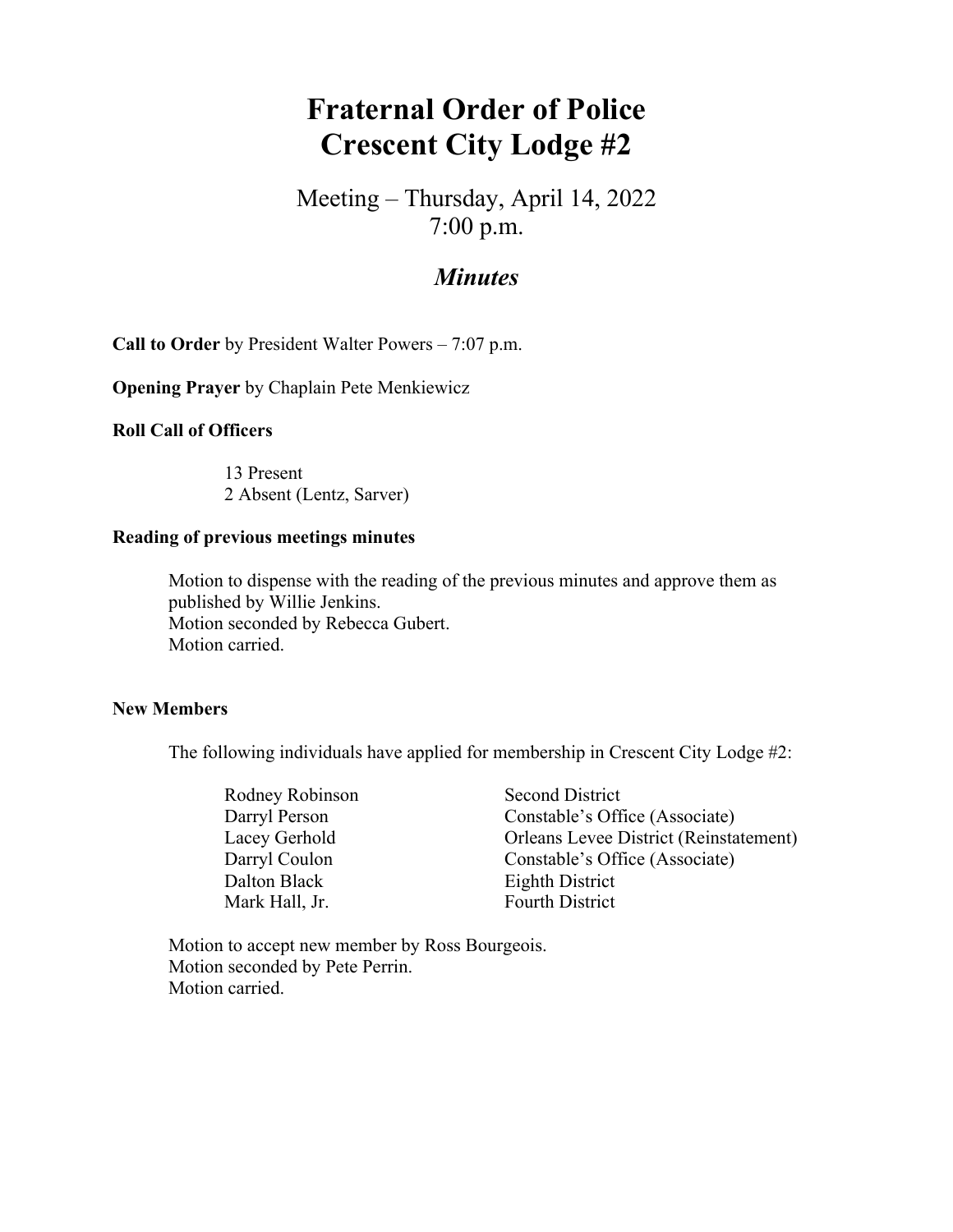#### **Officer/Committee Reports**

*President's Report –* Walter Powers

Brother Powers recognized Terry St. Germain, new First District Captain and PANO Vice President who was in attendance. President Powers reported that he attended the funeral service of Retired Chief Warren Woodfork and he appointed Wille Jenkins as the Chair of the Labor Committee. He also recognized the special birthdays this month.

*Second Vice President's Report –* Willie Jenkins

Brother Jenkins reported on a the recent Labor Committee Meeting and asked that anyone willing to serve on that committee to contact him.

*Financial Report* – Secretary- Treasurer James Gallagher

# Report Recap:

| Regions Checking Account                  |               | \$325,215.59 |
|-------------------------------------------|---------------|--------------|
| <b>LAFOP Foundation Account</b>           |               | \$52,649.47  |
| LAFOP Foundation Account (Millage Suit)   |               | \$399,833.56 |
| Ericksen, Krentel Account (Millage Suit)  |               | \$48,320.09  |
| <b>Total Liquid Cash Assets</b>           | \$377,865.06  |              |
| Total Cash Assets with Millage Suit Funds |               | \$826,010.71 |
| Fund Balances as of $3/31/2022$ :         |               |              |
| General Fund                              | \$74,545.54   |              |
| Legal Fund                                | \$(54,263.89) |              |
| Delegate Fund                             | \$99,081.62   |              |
| Death Benefit Fund                        | \$50,000.00   |              |
| <b>Building Fund</b>                      | \$208,501.79  |              |
| Normal Fund Balances                      | \$377,865.06  |              |
| FOP Millage Suit Fund                     | \$399,833.56  |              |
| CPA Millage Suit Fund<br>\$48,320.09      |               |              |
| <b>Total Fund Balances</b>                | \$826,017.71  |              |

Full financial report is attached to this document.

Motion to approve the Financial Report by Willie Patin. Motion seconded by Bobby O'Brien. Motion carried.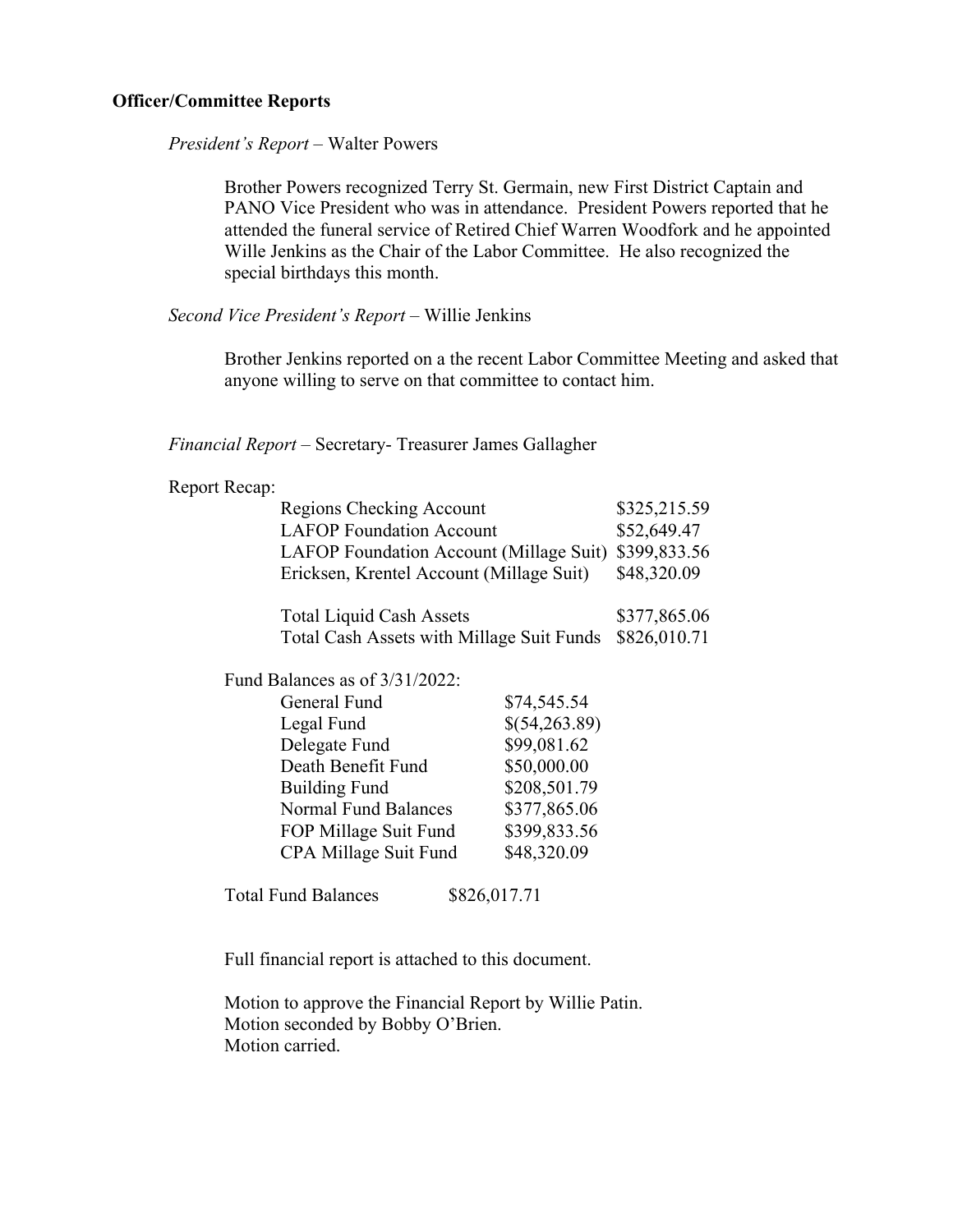#### *Legislative Committee –* Jim Gallagher

Brother Gallagher updated the membership on the activity in the State Legislative session and the bills being tracked by the LAFOP Legislative Committee. He also advised members to look for email from the State Lodge when needed to email their state legislators on bills that are of concern to the FOP.

FOP Day in the Rotunda will be on May 9<sup>th</sup> at the Capitol.

Brother Gallagher submitted a written report.

*Legal Report –* Donovan Livaccari

Brother Liviccari gave an update on a meeting today with Council President Helena Moreno. He reported that it was a very beneficial meeting.

#### *Retirement Committee –* Larry Reech

Brother Reech reported on HB 21 which will fund a deposit account for the purpose of funding a cost of living adjustment (COLA). Brother Reech also advised that at the June 15th meeting of Pension Board there will be a discussion relative to a COLA.

*State Trustee's Report –* Billy Roth

Brother Roth submitted a written report of his activity since the last meeting. He mailed out 16 license plate renewal letters to lodge members worked on the millage suit committee.

#### **New Business**

Brother Gallagher also reported that the 2022 State Conference will be August 4-7 at the Horseshoe Casino in Bossier City, LA. The 2023 National Conference will be in Las Vegas, NV and with the entire conference being housed and held at the MGM Grand.

Motion to budget \$20,000 for the Labor Committee operations for the remainder of 2022 by Jim Gallagher. Motion seconded by Ross Bourgeois Motion carried.

# **Old Business**

None.